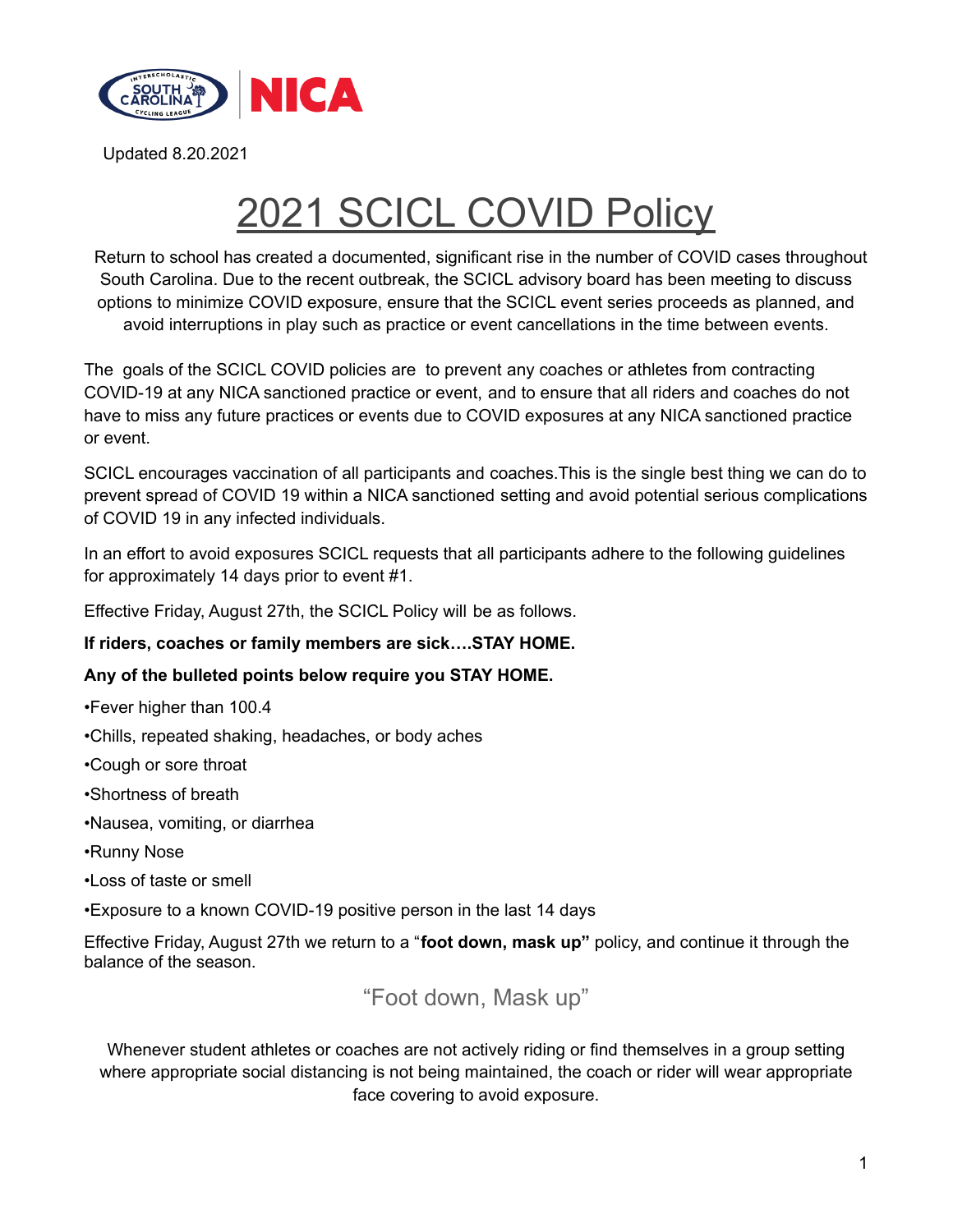

# **OVID EVENT POLICY**

With the right systematic solutions such as appropriate social distancing and mask wearing, we can reduce or eliminate exposures in the NICA / SCICL setting and continue our season without interruption. This is currently standard practice at leading world class events.

•Uniform masking of all riders, coaches and spectators at all NICA events from start to finish.

•Encourage spectators to position themselves only next to their own family members on the course, maintaining at least 6 feet of distance from individuals who are not members of their family.

•Spacing in the pit zone and policies that maintain teams as separate pods so that interaction with other teams, riders is only on the course and not in the pit zone or administrative areas.

•Maintenance of masking and appropriate spacing between riders within each team's pit zone so that we limit exposure, even within one's own team.

•Plenty of hand sanitizer, clorox wipes, and cleansing capacity at various locations and within the pit zone.

•Organizing bottle and food policies to ensure that we do not create a lot of potential fomite transmission.

SCICL is not responsible for team / individual behavior when camping, but we strongly recommend that families enjoy camping, but maintain appropriate social distance to prevent exposures which might cause their riders to miss practice or events.

While SCICL was hoping to be largely past this, we are not. At the world tour, olympic, and UCI XCO world cup levels, all individuals interacting with riders are masked. This is despite a near 100% vaccination rate among pro teams. This is a limited inconvenience with the primary goals as stated above.

If the start to the school year is any indication, there is a good chance that we will not be able to prevent some of our riders from missing some SCICL events because of either COVID 19 disease or quarantine. Despite this, *SCICL believes it is largely within our NICA community's power to control whether students and coaches miss an event (or practice time) due to exposure at NICA events or practice***.** Similarly, doing so **will be doing everything within our control to ensure that we are able to have all 5 events.**

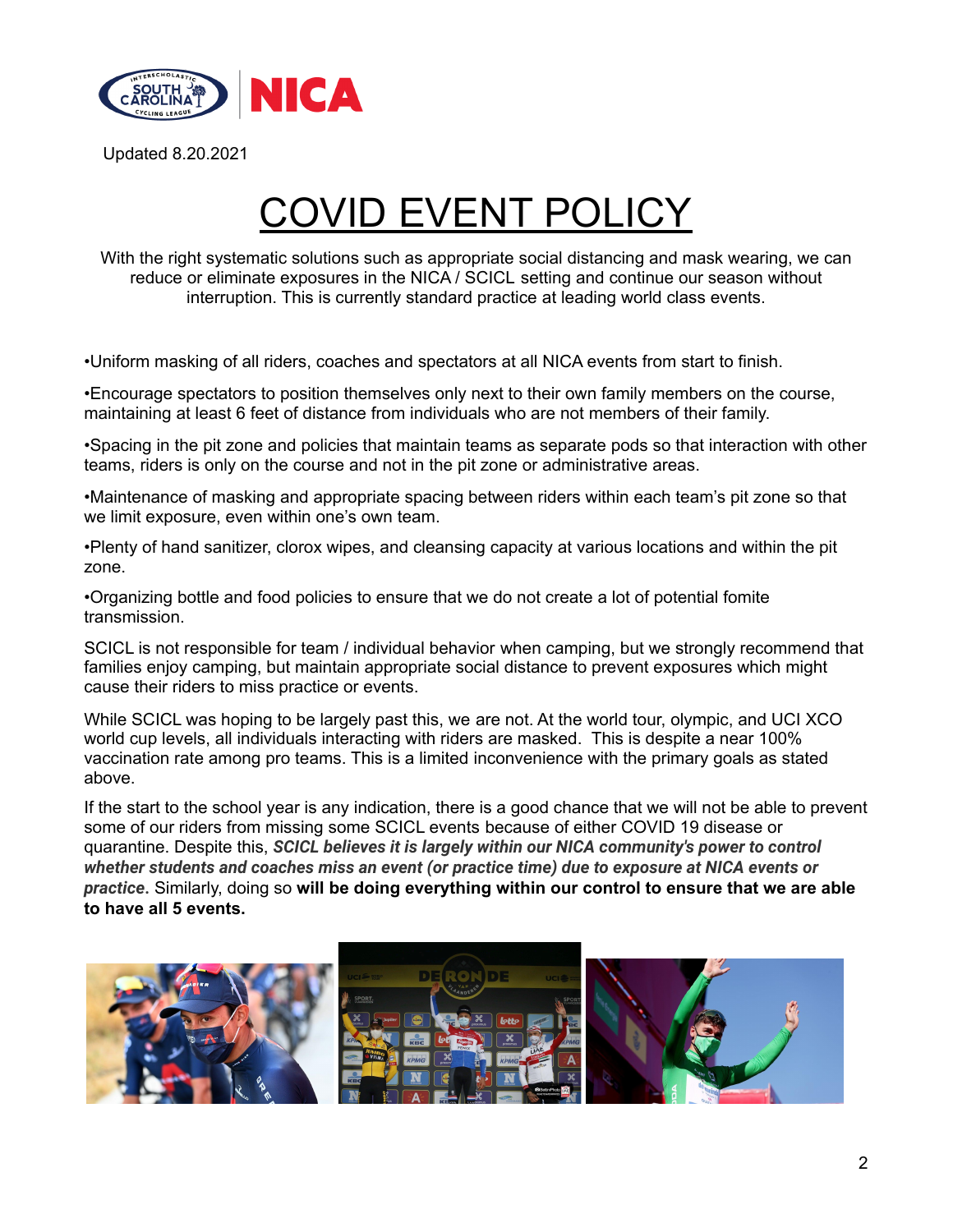

# Quarantine Policies

•If exposed and vaccinated, but asymptomatic, quarantine is not indicated.

•If exposed and unvaccinated, quarantine for 7 days, if the individual tests negative with the test taken **at least 5 days from exposure.**

•If exposed and unvaccinated, but the individual does not want to or is unable to test, they should quarantine for 10 days and may then return to NICA practice or events if they have remained asymptomatic.

### What constitutes an exposure

•An exposure requiring quarantine (as per the CDC and other agencies) is if you have been within 6 feet of an infected person (laboratory confirmed or a clinically compatible illness) for a cumulative total of 15 minutes (for example 5 minutes in line at registration, 5 minutes in staging, and 5 minutes on the podium) or more over a 24 hr period.

•An infected person can spread SARS-CoV-2 starting from 2 days before symptoms (or for an asymptomatic person, 2 days before the positive specimen collection date), until they meet criteria for discontinuing home isolation.

•**EXCEPTION** – In the K-12 classroom setting, the close contact definition excludes students who were within 3 to 6 feet of the infected student, if both the infected student and the exposed students correctly wore well fitting masks the entire time.

•If people wear masks and socially distance themselves, **we can virtually eliminate exposures at all events.**

•This will prevent quarantines for the unvaccinated which would cause them to miss practice and or events

•This will prevent additional testing for the vaccinated by reducing their exposure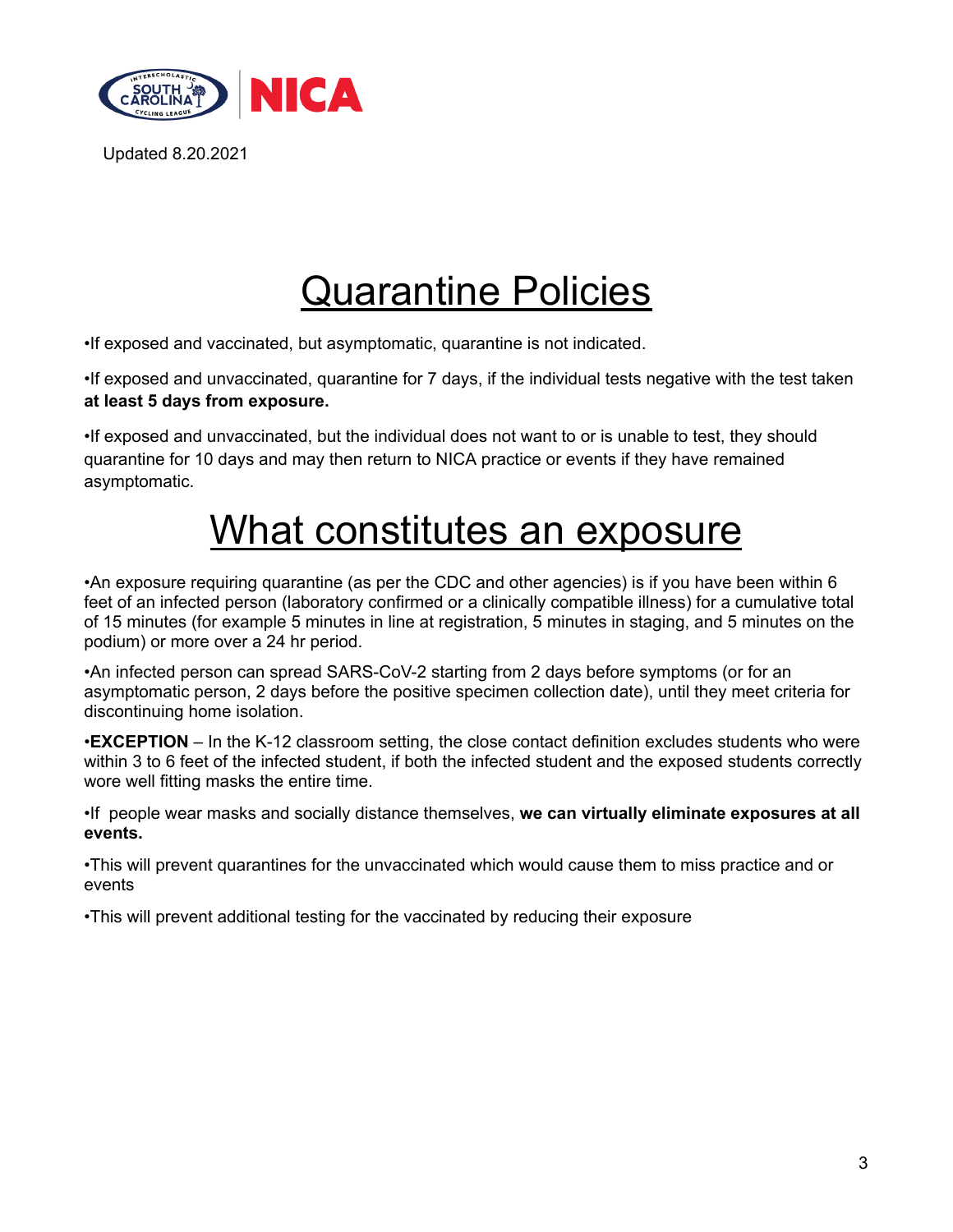

### What our state looks like

Despite the broad availability of vaccines, there is still a significant portion of people in the state who are unvaccinated. Despite vaccine availability to almost all of our riders (Pfizer currently available to all 12 and over), a significant portion of our riders are not still vaccinated. Unless vaccination improves or the virus "burns itself out," we will have to deal with this all fall.

### Pickens County Schools go all-virtual after [exponential](https://www.postandcourier.com/greenville/health/pickens-county-schools-go-all-virtual-after-exponential-rise-in-covid-19-cases-in-2/article_0a98dc56-fc81-11eb-9f21-c71a130d2dae.html) rise in COVID-19 cases in 2 weeks

**'I've never been more concerned': Top SC disease expert says about COVID-19 in the state (8/11)**

Dr. Linda Bell believes we could see days of 5,000 or 6,000 cases if things don't change.

### **South Carolina state wide COVID-19 Data:**

Percent positive rate = 16.3%

52% SC Residents have 1 vaccine

45% SC Residents Fully Vaccinated

#### **SC Hospitalized COVID-19 Patient Information:**

12.2 % COVID-19 patients on Ventilators

27.4% ICU Hospitalizations due to COVID-19

9.5% Hospitalizations due to COVID-19

#### **COVID -19 Patient Data:**

Of the last 145 COVID-19 patients admitted to one of the hospital systems serving some of the areas where NICA teams are based:

#### **85% have no vaccination**

#### **10% are partially vaccinated**

**5% are fully vaccinated.**

#### **FORECAST FOR OUR SYSTEM/STATE MEDICAL SYSTEM**

As the graph below demonstrates, the current  $4<sup>th</sup>$  wave of COVID infections continues to drive our numbers of patient admissions up at an alarming rate.

**If COVID infections continue unabated, these numbers will reach or exceed the highest numbers we experienced in the first wave.**